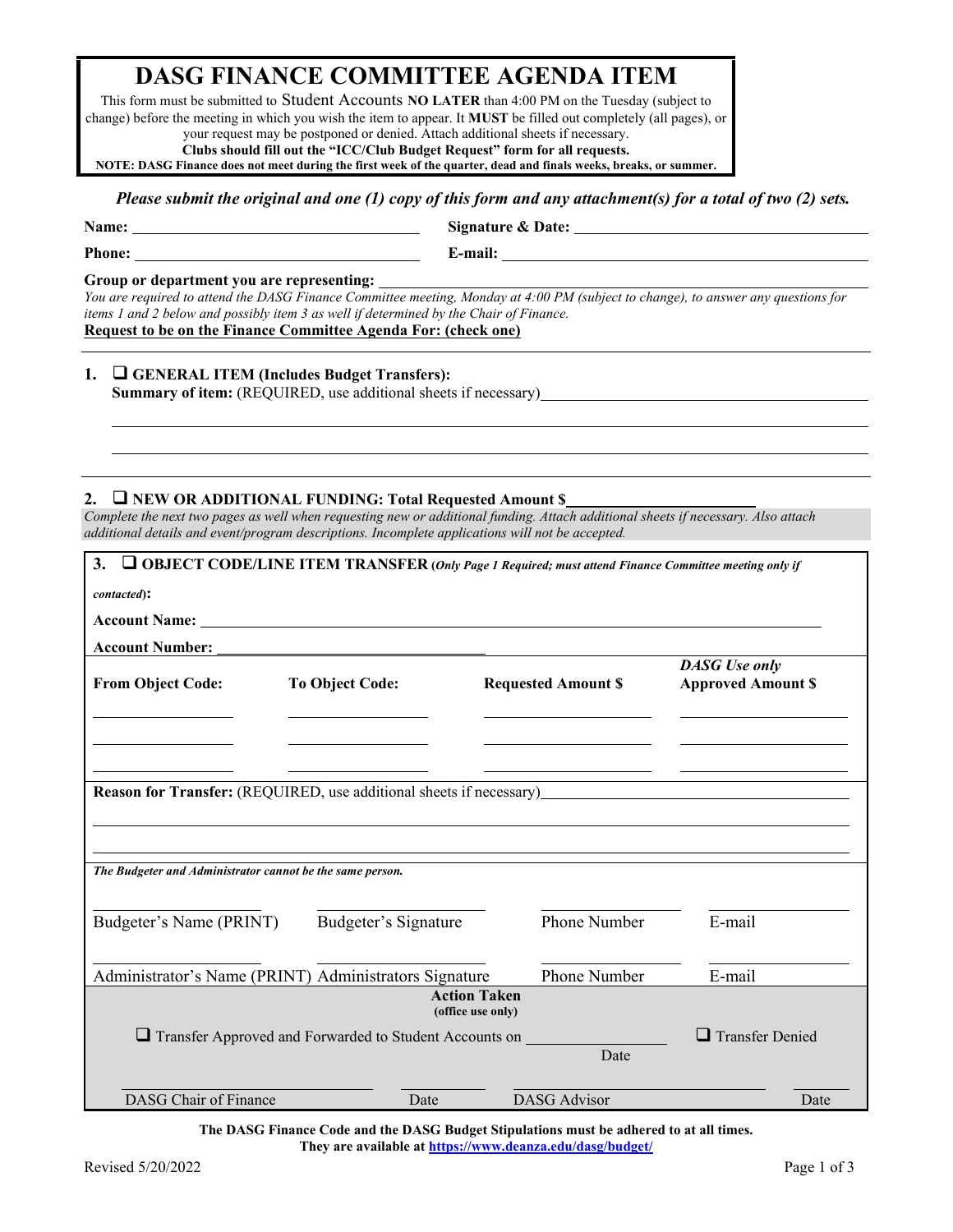## **NEW OR ADDITIONAL FUNDING REQUESTS**

| 1. Program (Account) Name: |  |
|----------------------------|--|
|                            |  |

2. Have you previously received DASG funding for this program?

No  $\Box$  Yes  $\Box$  DASG Account Number: Year Funded:

| 3. If yes, amount previously requested for current account |  |  |
|------------------------------------------------------------|--|--|
|------------------------------------------------------------|--|--|

4. If yes, total amount previously allocated current account \$

5. How long has this program existed?

6. Number of students directly served or involved in this program:

*Please ACCURATELY and THOROUGHLY complete numbers 8 – 11 and use additional sheets if necessary.*

**7.** List ALL other accounts and/or sources of income (list ALL **Account Numbers**, **Account Names**, **Account Balances** and **Account Purposes/Restrictions**) also list ALL Co-Sponsorships for the Program; include anticipated future sources and co-sponsorships. Accounts and amounts will be verified. **Failure to disclose ANY and ALL non-DASG Funding Sources will result in the immediate disqualification of your request and/or the freezing of your DASG Account if already approved.**

B Budget Accounts: Trust Accounts:

 $\overline{a}$ 

 

 

 

Fund 15 Accounts: FHDA Foundation Accounts: Grant Funded Accounts:

Other District Accounts:

Off-Campus/Off-District Accounts:

On-Campus Co-Sponsorships: Off-Campus Co-Sponsorships:

8. Give a brief description of the program/services to be provided and how they fulfill the mission of the college. How will these funds benefit present and future students?

9. How do you use other funding to support your program?

10. What would be the impact if DASG did not completely fund this request?

11. How have you been meeting or how do you plan to meet the budget stipulation of requiring that all students benefiting from DASG funds allocated to you have paid the \$10 DA Student Body Fee and are DASG Members (DASG Budget Stipulation # 1)?

## **12. Total amount being requested \$**

*(You must also complete the object code information on the next page)*

**Signatures that are needed for requesting funds**

All financial documents, forms, requests/requisitions require the signature of the budgeter(s) and the administrator responsible for the program of the account. The budgeter and administrator responsible for the program of the account shall sign designating this is an appropriate expenditure of DASG funds and in the best interest of the student body. Administrators are responsible for any expenditures exceeding budget allocations. **The Budgeter and Administrator cannot be the same person.**

> **The DASG Finance Code and the DASG Budget Stipulations must be adhered to at all times. They are available a[t https://www.deanza.edu/dasg/budget/](https://www.deanza.edu/dasg/budget/)**